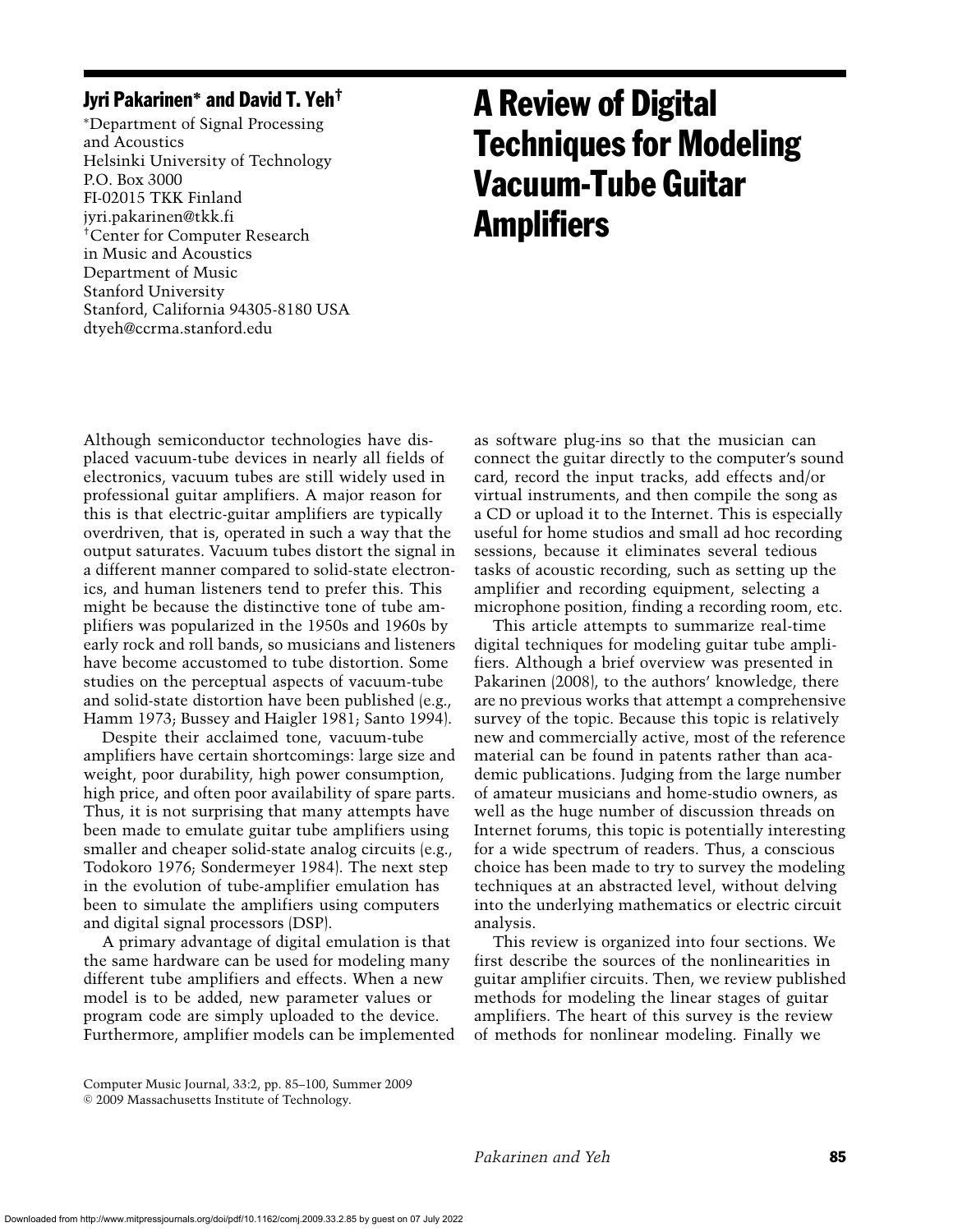*Figure 1. Physical construction (a) and electrical representation (b) of a triode tube. (Figure (a) is adapted from en.wikipedia.org/wiki/Vacuum tube.)*

mention various other guitar-amplifier related technologies and present conclusions.

# Vacuum-Tube Amplifiers

The purpose of this section is to present an overview of the operation of vacuum-tube amplifiers and to illustrate the complex nature of their important nonlinearities. An overview of vacuum tubes used in audio applications can be found in Barbour (1998), and a detailed tutorial on classic vacuumtube circuits is provided in Langford-Smith (1954). The physical principles governing the operation of vacuum tubes are reviewed in Spangenberger (1948). Excellent Internet articles discussing the design of guitar tube amplifiers can be found online (e.g., at www.aikenamps.com and www.ax84.com).

A typical guitar tube amplifier consists of a preamplifier, a tone-control circuit (i.e., tone stack), a power amplifier, and a transformer that couples to the loudspeaker load. The preamplifier magnifies the relatively weak signal from the magnetic guitar pickups and provides buffering so that the pickup response is not altered by the amplifier circuitry. The preamplifier is usually realized with triode tubes. The tone stack provides a typical Vshaped equalization for compensating the pickup's resonance at mid-frequencies, and it gives the user additional tonal control. The power amplifier boosts the signal so that it is powerful enough to drive a loudspeaker. In the so-called all-tube guitar amplifiers, both the pre- and power-amplifier circuits use tubes instead of transistors in amplifying the signal. Typically, these amplification circuits contain one or more tube stages, namely, circuit blocks that consist of a tube connected to resistive and capacitive (RC) components.

# **Vacuum Tubes**

Vacuum tubes, or thermionic valves, were invented in the early 1900s for amplifying low-level voltage signals. Structurally, they consist of two or more electrodes in a vacuum enclosed in a glass or metal shell. A two-terminal device is a diode,



commonly used for signal rectification. Threeterminal devices are known as triodes and are primarily used in preamplifier circuits. Four- and five-terminal devices (tetrodes and pentodes, respectively) are used mainly for power amplification purposes to drive a loudspeaker, for example.

The operation of vacuum tubes is analogous to water flow on a slope. First, the electrode termed the cathode is heated, and the process known as thermionic emission acts like a pump that forms a pool of electrons at the top of a hill. A second terminal called the plate (or anode) is at the bottom of a slope. Electrons will flow from the cathode to the plate depending upon the relative height of the plate, which is controlled by the voltage applied to it. Note that because a pump is at the cathode, electrodes can never flow backward from the plate to the cathode even though the plate may be raised uphill of the cathode. This describes the rectification behavior of a diode tube.

The triode, illustrated in Figure 1, introduces a third terminal called the grid between the two terminals. With the plate downhill of the cathode, the grid is like a raised barrier in the slope that limits the flow of electrons from the cathode to the plate. If this barrier controlled by the grid is high enough, it stops the electron flow completely. This water-flow analogy motivates the British term referring to vacuum tubes as "valves."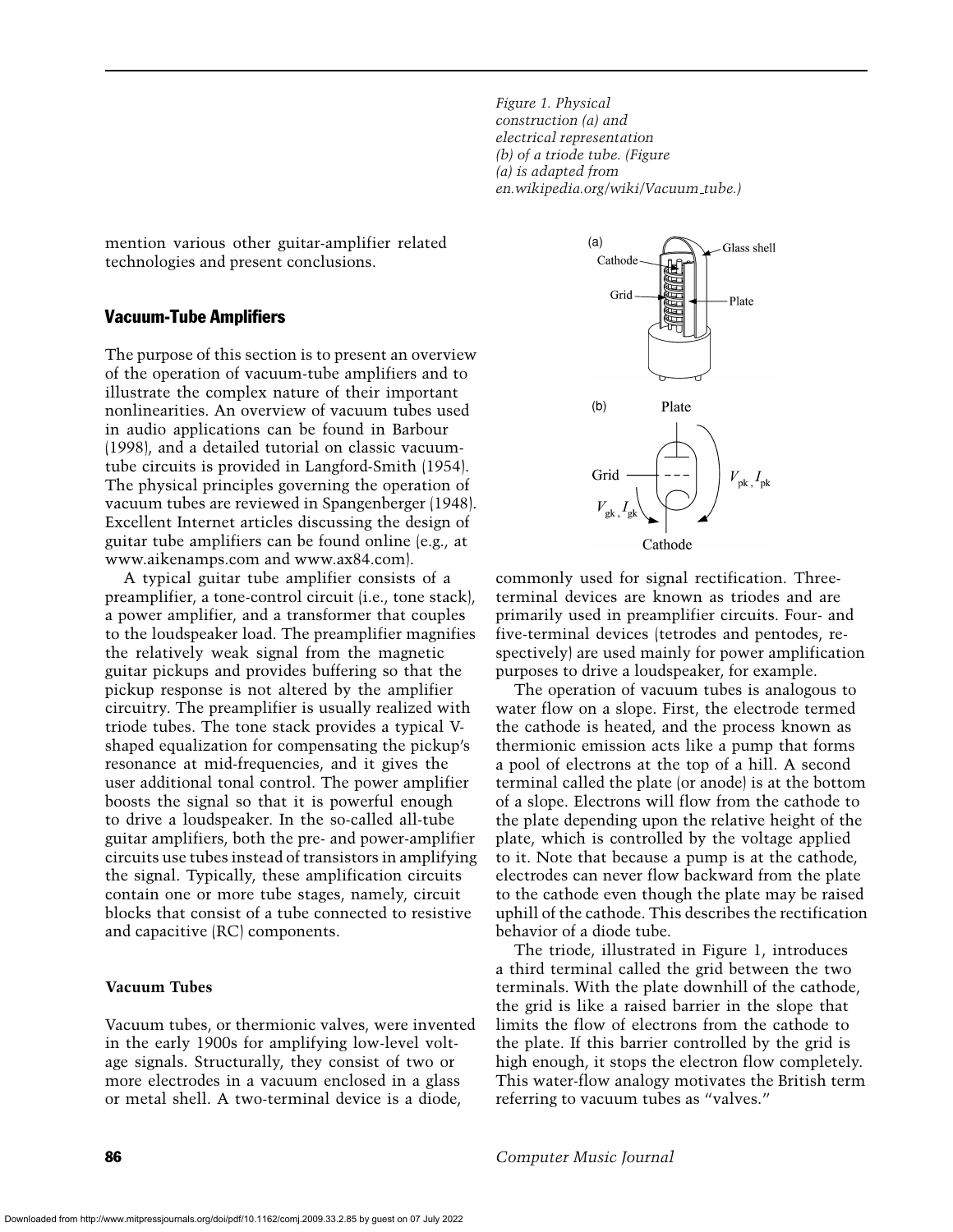#### **Nonlinear Amplification**

The plate-to-cathode current is a nonlinear function of both the grid-to-cathode and plate-to-cathode voltages:  $I_{\rm pk} = f(V_{\rm pk}, V_{\rm pk})$ . Note that a change in voltage on the grid causes a change in current flow between the cathode and plate. Amplification occurs when the change in current is converted to a change in voltage by a large-valued load resistor. Although amplification is nominally linear around a central operating voltage known as the *bias*, at extreme signal levels, the amplified output will saturate. When the grid-to-cathode voltage  $V_{\rm gk}$  is very small, current flow cuts off sharply. Very large *V*gk causes the plate voltage to approach that of the cathode again, limiting the current and resulting in a nonlinearly saturating characteristic. To find the full nonlinear transfer characteristic from input to output requires the solution of a nonlinear system of implicit equations, because in a typical amplifier circuit, *V*pk depends on *I*pk and vice versa.

In guitar-amplifier circuits, the operating point (bias), defined in terms of current through the tube device, is often set by a resistor connecting the cathode terminal to ground. The resistor introduces feedback into the circuit, and its value influences the shape of the input-output curve and determines the offset about which the signal varies. Amplifier designs often include an AC bypass capacitor to recover gain in the passband lost to the feedback, but this introduces memory effects into the nonlinear characteristic.

#### **Dynamic Operation**

Capacitive elements exist throughout the tube circuit, preventing it from being accurately modeled as a static waveshaper (a memory-less nonlinearity). If large transients are present in the input signal—as is often the case with the electric guitar—the grid-tocathode voltage could become positive, and current *I*gk will flow from the grid to the cathode, eventually causing the device to cut off, introducing an undesirable phenomenon called *blocking distortion* (Aiken 2006). Also, because a grid capacitor is often used to block the direct-current (DC) component

of the input signal, the grid current *I*gk charges the capacitor and dynamically varies the bias point of the tube, leading to dynamically varying transient distortion characteristics.

The cathode bypass capacitor retains memory of the tube bias and responds slowly to rapid changes in signal amplitude, causing signal history–dependent changes in distortion characteristics. Furthermore, there exist parasitic capacitances in the tube itself owing to the close proximity of its electrodes. The dominant effect, *Miller capacitance*, is a low-pass filter resulting from the amplified capacitance between plate and grid; this is discussed more thoroughly in Aiken (1999a).

#### **Amplifier Power Stage**

The power amplifier can use either a single-ended or push–pull topology. In the single-ended topology, the signal is amplified in a single vacuum tube. This tube conducts plate-to-cathode current during the whole signal cycle (Class A biasing). Parallel tube stages can also be added if more output power is required.

The push–pull topology, perhaps more commonly used, consists of two identical sets of output tubes driven in opposite phases. The output of one set is inverted and combined with the other through transformer coupling. When a push-pull power amplifier is operated in Class A biasing, both tubes are actively amplifying during the entire signal cycle. Alternatively, Class AB biasing can be used, where one tube handles the signal for positive signal excursions while the other tube is in a low current quiescent state, and vice versa for negative excursions. Leaving the quiescent tube in a low-power state gives Class AB operation higher power efficiency, but it may also introduce crossover distortion as the tubes transition between quiescent and amplifying states. Also, because Class AB amplifiers draw current from the power supply proportional to the signal amplitude, large inputvoltage bursts can cause a momentary decrease in the supply voltage. This effect, called *sagging*, introduces further dynamic range compression (Aiken 1999b).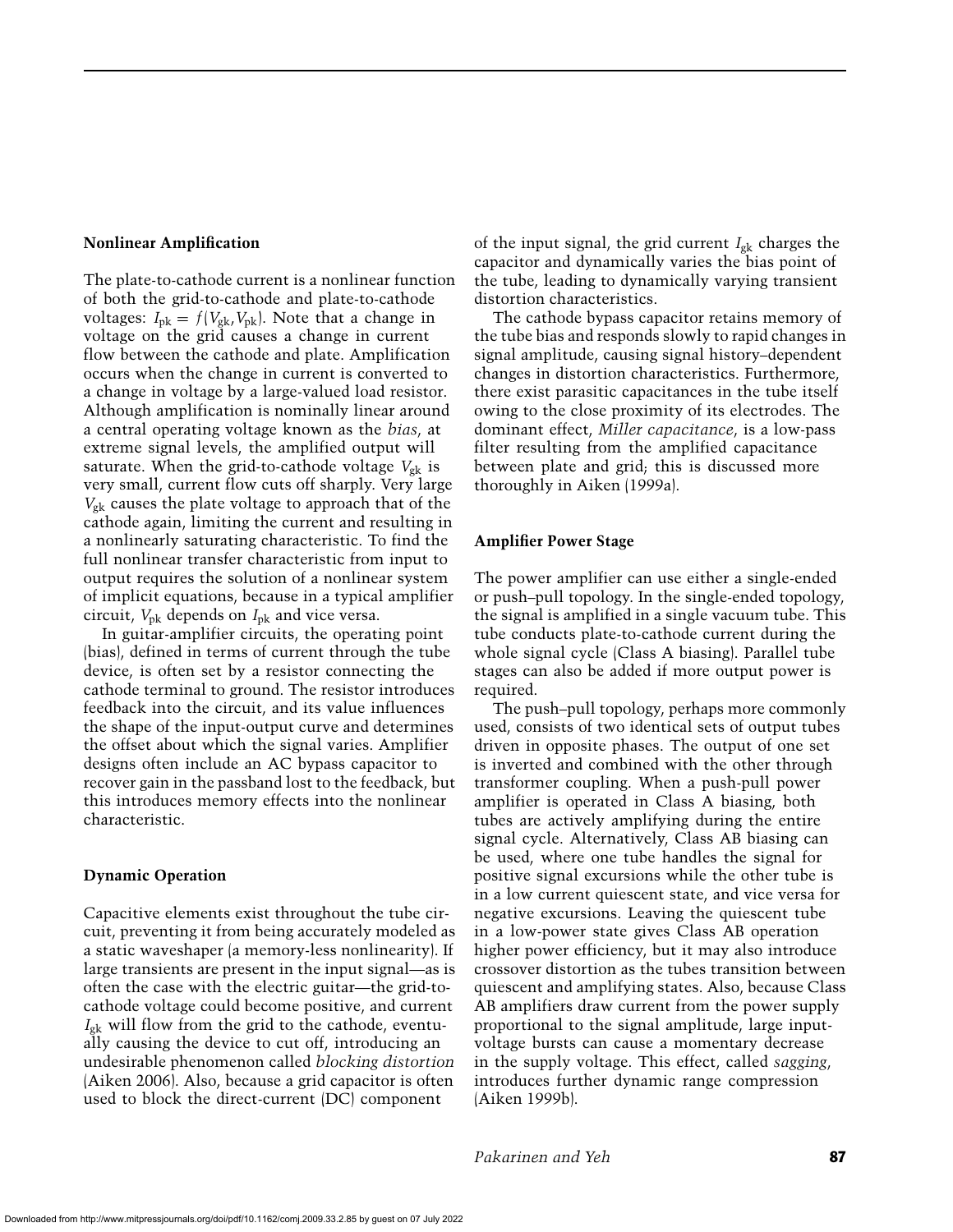The power amplifier is coupled to a guitar loudspeaker through an output transformer, which introduces additional distortion and hysteresis (i.e., an increasing signal is distorted differently than a decreasing signal). Furthermore, the loudspeaker itself can also contribute significant nonlinear behavior both acoustically and electrically.

In conclusion, the complicated interdependencies and dynamic nonlinearities in vacuum-tube amplifiers make their accurate physical modeling extremely demanding. As a result, approximate models simulating only some of the most noticeable phenomena have been developed by the amplifiermodeling community.

#### Modeling of Linear Filters in Amplifiers

To better understand nonlinear distortion modeling later in this article, we will first consider the simulation of the linear part of the amplifier, namely, the tone stack. The characteristics of linear filtering greatly influence the tonal quality of electric-guitar amplifiers. Often, switches will be provided to allow a guitarist to choose between different component values in a circuit to vary its frequency response. Certain frequency responses are associated with particular genres or styles of music and are often associated with specific guitar-amplifier models.

The unique quality of the tone stack of the electric-guitar amplifier is significant enough to warrant several attempts in the patent literature to invent methods to make a digital tone-stack model. The tone-stack configurations in guitar amplifiers are all very similar. Amplifiers are mainly differentiated by the component values of the circuit and the mapping from the controls to these values. The tone stack typically has up to three knobs controlling the gains of three bands, loosely called bass, middle, and treble. The middle band is a notch in the frequency response.

#### **Digital Filtering**

A system that introduces no new frequencies to the signal is linear and can be characterized completely by its impulse response. The impulse response describes how the system reacts to a unit impulse. The frequency representation of this impulse response is known as the frequency response and describes the gain or attenuation applied to the input signal at various frequencies. Once the impulse response is known, e.g., on the computer in digital form, convolution with this impulse response will recreate the effect of this filter.

There are two general methodologies of modeling linear systems in guitar circuits. The *black-box* system identification approach views the system as an abstract linear system and determines coefficients replicating the system. A *white-box* approach derives a discretized frequency response transfer function for the system based upon knowledge of its linear, constant-coefficient differential equations. Because the linear systems in guitar amplification are often parametrically controlled (e.g., by potentiometers in tone or volume controls), the modeling approach must be parametric.

#### **Black-Box Approach**

In the black-box approach, the linear system is excited with a test signal that covers all frequencies of interest. This signal is usually a frequency sweep of a low-amplitude sinusoidal input or broadband white noise. A set of measurements is obtained for various settings of the parameters, which may be multivariate as for the low, mid, and high tone knobs of the guitar tone stack. Various techniques are well known for extracting a frequency response from these measurements (Foster 1986; Abel and Berners 2006).

Once the impulse response is found, it can be used directly as a finite impulse response (FIR) filter to simulate the measured system. Because the original systems are typically low-order infinite impulse response (IIR) systems, it is computationally advantageous to identify IIR filters corresponding to the measured response. The digital filter system identification process optimizes either the error in impulse response (time-domain identification) or frequency response (frequency-domain identification) over the set of digital filter coefficients, given a desired filter order. Preferably, optimizing over the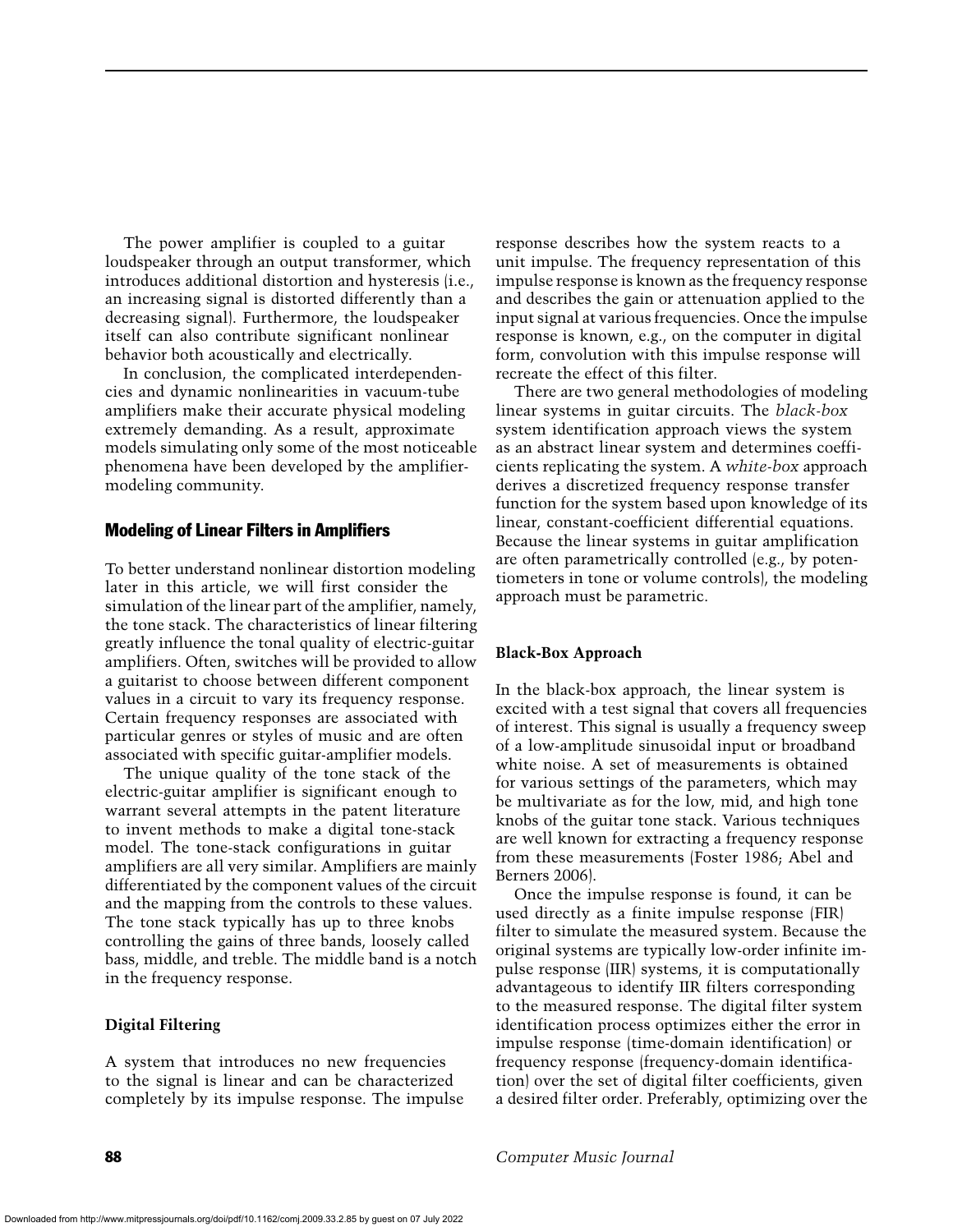impulse response captures phase information and is a simpler, more robust formulation.

Because the parameterized filter coefficients are usually implemented as lookup tables, the patents covering linear modeling of amplifier components generally concern methods to reduce table size and storage costs in a practical implementation. The Fender tone-stack patent (Curtis, Chapman, and Adams 2001) covers an active filter topology that replicates the range of frequency responses of a tone stack. Assuming this filter structure, system identification comprises obtaining coefficients for various knob settings by manual tuning to match the resulting frequency responses. The mapping from parameters to coefficients is compressed for implementation by sparse sampling (a suggested five points per knob) and 3D linear interpolation of the coefficients.

The Gustafsson et al. (2004) patent also describes multidimensional linear interpolation for the compression of mapping from parameters to filter coefficients. This approach improves upon the accuracy of classical linear interpolation and reduces the number of entries needed in the table by warping each parameter dimension using nonlinear mapping functions prior to interpolated table lookup. The patent also describes the decomposition of the resulting filter into a linear combination of Kautz basis filters, a particular form of second-order digital filter, for stability in implementation. This is a special case of the general technique in digital signal processing to ensure numerically stable filter implementations by decomposition into secondorder sections. More information concerning Kautz filters in audio applications can be found in Paatero and Karjalainen (2003).

A *gray-box* approach incorporating some insight into the structure of the circuit, described in a patent application by Gallien and Robertson (2007), divides the tone stack into a parallel bank of two first-order filters, one high-pass and one low-pass, which are weighted and added. The filters are cleverly devised approximate equivalent circuits comprising resistors and capacitors that allow for implementation of the parameter mapping. The equivalent circuits are simulated and compared to a simulation of the full circuit to derive component values for the equivalent circuits and the filter

weights so that the resulting response matches that of the actual circuit. The circuits, which are defined using capacitors and resistors, are taken into the discrete time domain by the bilinear transform for digital implementation.

In summary, black-box approaches decide on a particular filter structure, and then they decide on coefficients for that structure to match the response of the target system. Ad hoc mappings from parameter space to coefficient space parameterize the filter.

#### **White-Box Approach**

Yeh and Smith (2006) propose an analytical approach to the full tone-stack circuit and suggest that the resulting parameter update equations are not prohibitively complicated. This approach derives the full third-order transfer function with no approximations for the filter by symbolic circuit analysis. Because the coefficients are described as algebraic functions of the parameters, this method is fully parametric. Yeh, Abel, and Smith (2007) applied this approach to filters based upon operational amplifiers. The tone stack for the Boss DS-1 distortion pedal was implemented by interpreting the analog filter as a weighted sum of high-pass and low-pass functions and implementing the analogous structure digitally.

#### Nonlinear Modeling

Nonlinear signal processing is at the heart of tube-amplifier modeling. Here, we review static waveshaping with memoryless nonlinearities, which is a fundamental technique in digitaldistortion implementations, and several categories of methods to reintroduce memory into the nonlinearity: ad hoc nonlinear filters based upon the circuit signal path, analytical approaches, and nonlinear filters derived from solving circuit equations using numerical methods.

# **Static Waveshaping**

The most straightforward method for obtaining signal distortion with digital devices is to apply an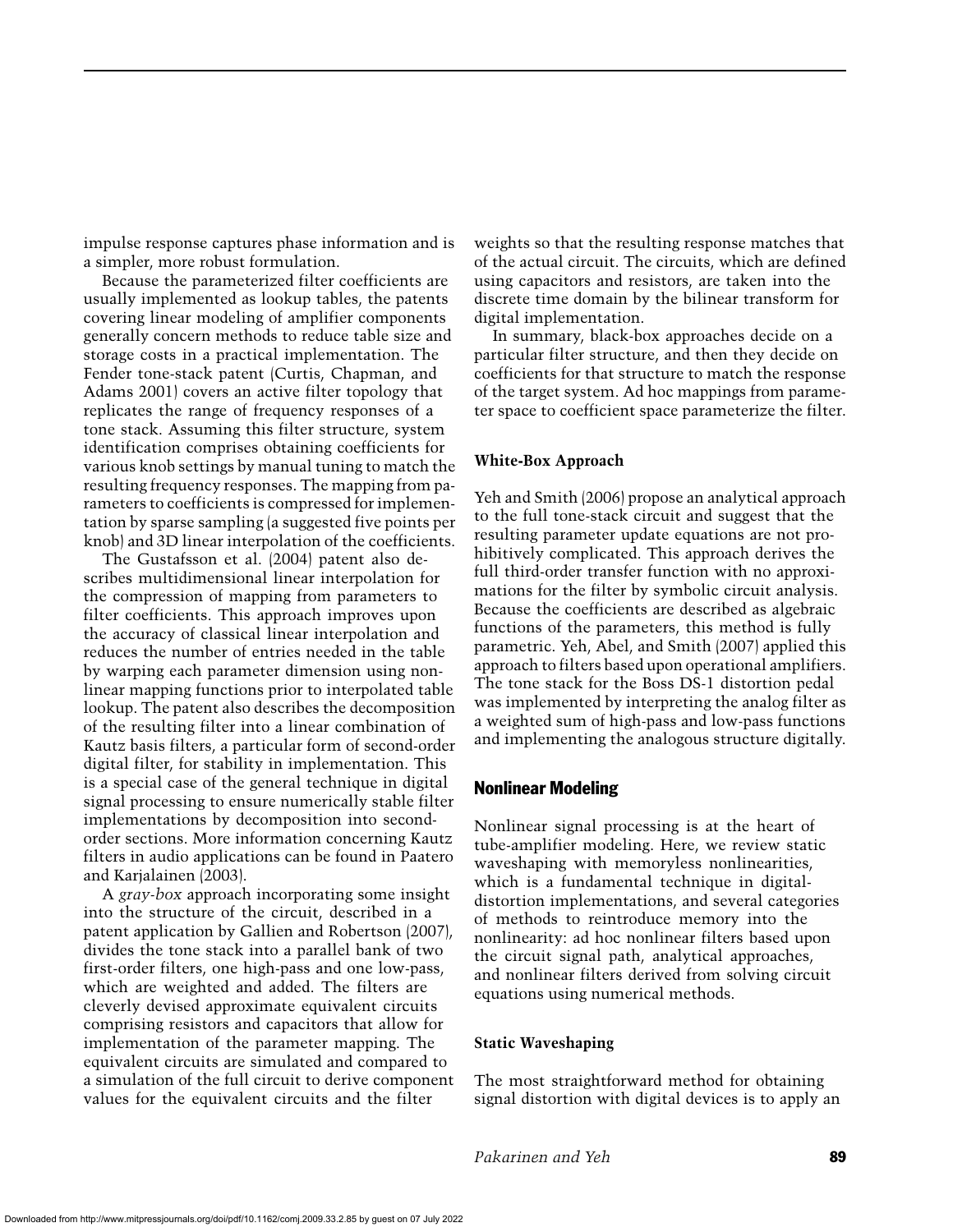*Figure 2. Construction of the digital effects device described in Araya and Suyama (1996). The distortion block consists of three identical*

*nonlinearities and suitable scaling coefficients. The amount of distortion can be varied by changing the scaling coefficients.*

*Figure 3. Solid line: input–output plot of the nonlinear function of Equation 1 used in Araya and Suyama (1996); dotted line: the input-output plot of the symmetric nonlinearity in Equation 2,*

*used in Doidic et al. (1998). Dash-dotted line: the asymmetric nonlinearity in Equation 3, also used in Doidic et al. (1998). The allowed operation range is denoted with dashed lines.*



*Figure 2*

instantaneous nonlinear mapping from the input variable to the output variable. This type of timbre alteration is called *waveshaping* (Arfib 1979; Le Brun 1979). If the mapping does not change in time, this method is called static waveshaping. An early Yamaha patent (Araya and Suyama 1996) describes a digital guitar effects device using this technique. This is illustrated in Figure 2.

In Figure 2, the signal from the instrument is first fed to the distortion block through an analog-to-digital (A/D) converter (including an analog amplifier for setting a suitable input level). The distortion effect is obtained by feeding the signal into a nonlinear function through a scaling coefficient. The nonlinear function used in Araya and Suyama (1996) is of the form

$$
y = \frac{3x}{2} \left( 1 - \frac{x^2}{3} \right) \tag{1}
$$

where *x* is the input (bounded between  $[-1, 1]$ ) and *y* is the output signal. The nonlinear curve produced by Equation 1 is illustrated in Figure 3 with a solid line. Because the curve is fairly linear in the operation range of the device, the scaling and nonlinearity is applied three times in cascade (i.e., sequentially) for obtaining more distortion. After leaving the distortion block in Figure 2, the signal is fed to a collection of linear effects (e.g., chorus or reverberation) and finally to a digital-to-analog (D/A) converter. Araya and Suyama also suggest adding a digital equalizer between the A/D converter and the distortion.

More nonlinear functions are suggested in Doidic et al. (1998), including a symmetric function of the form

$$
f(x) = (|2x| - x^2) \operatorname{sign}(x) \tag{2}
$$

where  $sign(x) = 1$  if  $x > 0$ , and  $sign(x) = -1$  otherwise. Alternatively, a hard-clipping function or a piecewise-defined asymmetric static nonlinearity of



*Figure 3*

the form

$$
f(x) = -\frac{3}{4} \left\{ 1 - [1 - (|x| - 0.032847)]^{12} + \frac{1}{3} (|x| - 0.032847) \right\} + 0.01,
$$
  
for  $-1 \le x < -0.08905$   

$$
f(x) = -6.153x^2 + 3.9375x,
$$
  
for  $-0.08905 \le x < 0.320018$ , and  

$$
f(x) = 0.630035, \text{ for } 0.320018 \le x \le 1
$$
 (3)

can be used. Figure 3 illustrates the input-output curve defined by Equation 2 using a dotted line and the curve defined by Equation 3 using a dash-dotted line. It must be noted that the original patent (Doidic et al. 1998) has some typographical errors in the equation of the asymmetric nonlinearity, and thus it does not produce the input–output relationship illustrated in Figure 3.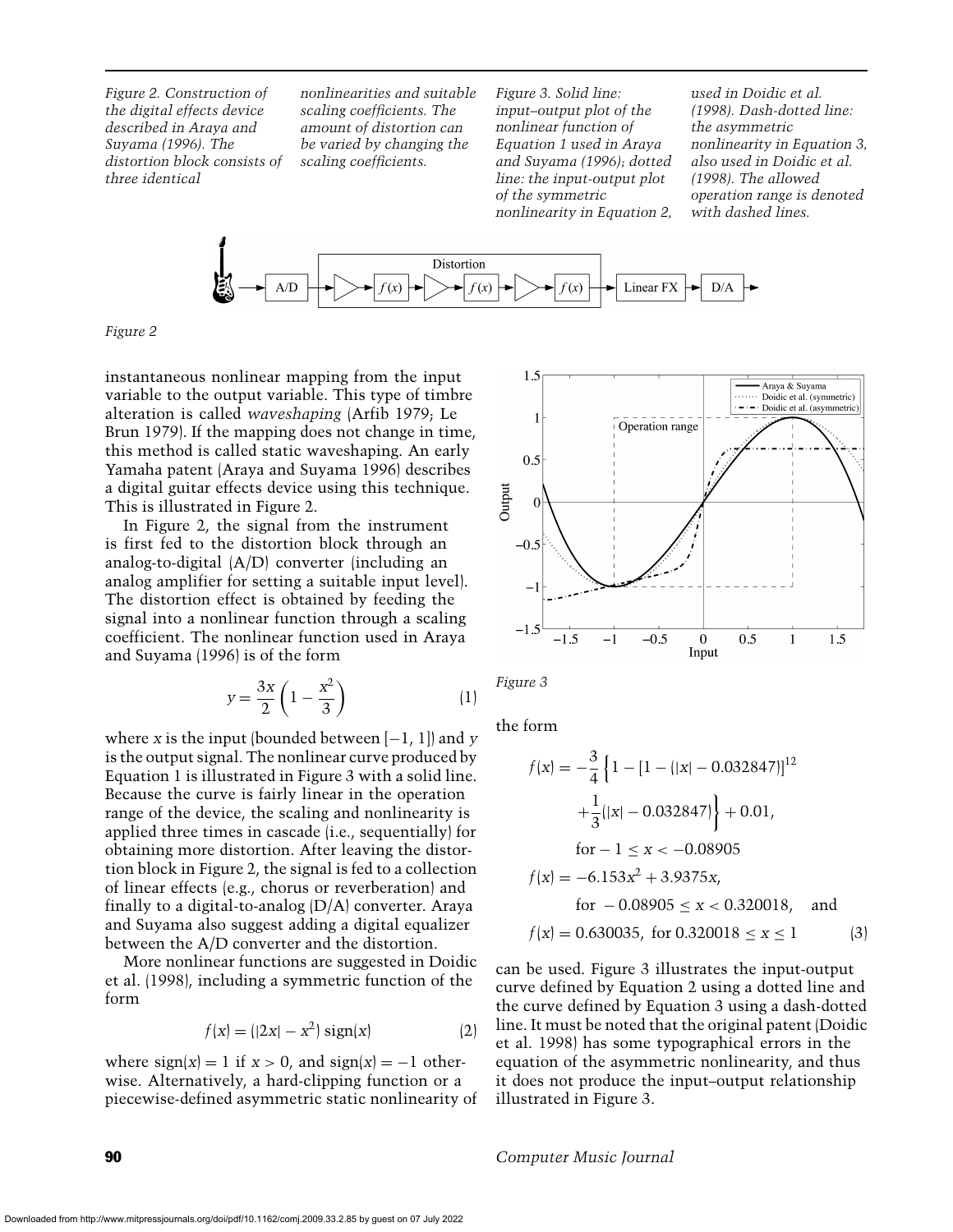As displayed in Figure 3, all the input–output curves are fairly linear for small-amplitude signals, that is, signal values near the origin. This obviously means that the smaller the signal is, the less it is distorted. A patent by Toyama (1996) uses a signal-dependent scaling procedure with a nonlinear function to also distort small-amplitude signals. This technique can add harmonic content to various signals regardless of their amplitude levels, although it does not resemble the behavior of vacuum-tube distortion. A further Yamaha patent (Shibutani 1996) describes a computationally simple method for creating piecewise-linear distortion functions by branching the signal via various scaling coefficients and adding the output. Graphically, this means that each of the scaling coefficients determines a slope for a linear segment in the input–output plot.

Another simple digital distortion circuit, "mantissa fuzz," is described in Massie (1996). This exotic algorithm uses a simple bitshifing operation in distorting the input signal. Although the mantissa-fuzz technique is computationally extremely efficient, it seems virtually impossible to match the distortion curve to a desired nonlinearity.

Möller, Gromowski, and Zölzer (2002) describe a technique to measure static, nonlinear transfer curves from all stages of a guitar amplifier. Their goal is to mimic the nonlinearities and filters in the signal path of the amplifier, approximating the nonlinearities as static, the filters as linear, and neglecting loading between stages. Santagata, Sarti, and Tubaro (2007) introduce a model of the triode preamplifier with an added hard-clipping feature. This model uses an iterative technique for evaluating the nonlinear tube equations, but it does not incorporate the capacitive effects of the triode stage; therefore, it can be considered as computing the implicitly defined waveshaping curve "on the fly," based on parameters measured from an actual tube.

#### *Lookup-Table Nonlinearity*

Preceding the patent by Araya and Suyama (1996), there had already been some studies on how to obtain digital distortion effects. Kramer (1991) introduced a simple method for obtaining arbitrary nonlinear distortion in real time using a lookup table. This

means that instead of applying a nonlinear algebraic function, such as the one in Equation 1, the system reads the input–output relation from a pre-stored table, for example, a digitized version of Figure 3. The advantage of this technique is that it is easier to obtain a desired type of input-output relation, because the designer can freely draw the input– output curve for the lookup table.

On the other hand, a high-resolution lookup table would consume an excessive amount of memory, so low-resolution lookup tables and interpolation algorithms must be used. Also, runtime modification of the nonlinearity becomes difficult. Digidesign implemented this type of lookup-table waveshaping in their early software synthesizer Turbosynth in 1989.

In an early study by Sullivan (1990), a simple nonlinear function or a lookup table is used in distorting the output of a synthesized guitar string. In fact, the nonlinear function in Equation 1 can be seen as a scaled version of the one suggested in Sullivan (1990). Sullivan's article also introduces a system for simulating the acoustic feedback between synthesized guitar strings, amplifier, and a loudspeaker.

#### *Oversampling*

Nonlinear signal processing blocks are known to expand the bandwidth of the incoming signal, which in a DSP system can cause aliasing if the bandwidth of the output exceeds the Nyquist frequency (i.e., half the sampling rate). An amplifier model can distort harmonic signals such as a guitar tone and produce many new harmonics in the output that, through aliasing into the audio range, are no longer harmonically related to the original tone. The resulting noisy, "dissonant" sound owing to aliasing is characteristic of lowcost digital implementations of strong distortions and is typically mitigated through running the distortion algorithm at an oversampled rate, which is computationally expensive.

In the late 1990s, the Line 6 Company patented a digital guitar amplifier, i.e., an amplifier and effects emulator combined with a loudspeaker (Doidic et al. 1998). This device used a sampling rate of 31.2 kHz for most of the signal processing, but it included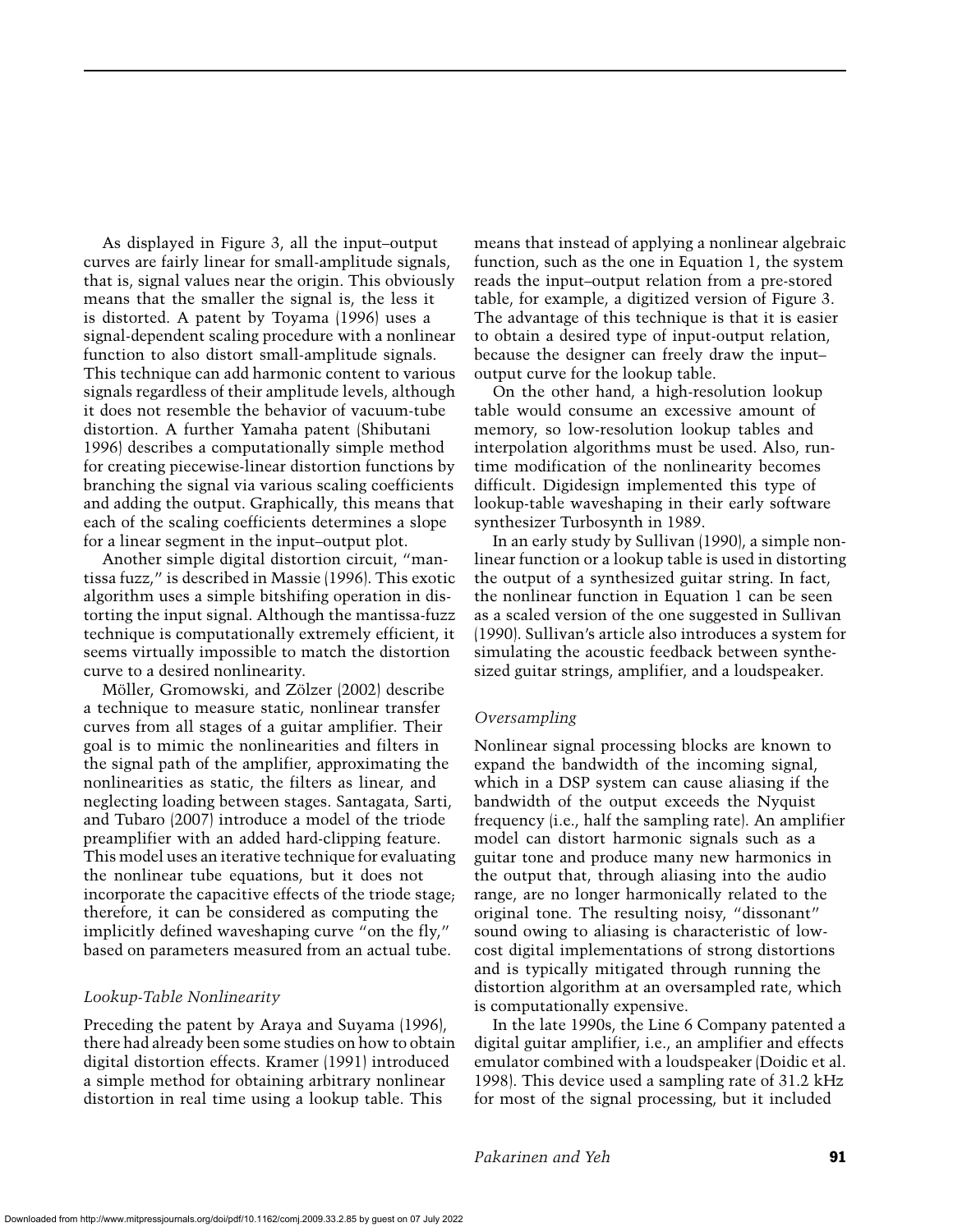*Figure 4. Tube-amplifier modeling scheme, as suggested in the Line 6 TubeTone patent (Doidic et al. 1998). The nonlinearity is evaluated*

*at a higher sampling rate to avoid aliasing. Multichannel output can be used, for example, in conjunction with stereo effects.*



an eight-times oversampling circuit for evaluating a static nonlinearity at 249.6 kHz, thus attenuating the aliased distortion components. This straightforward technique, named TubeTone Modeling, was used in several commercially successful Line 6 digital guitar-amplifier emulators.

Figure 4 illustrates the system described in Doidic et al. (1998). Here, the digital signal is first fed to a collection of preamplifier effects—that is, effects that are typically located between the guitar and amplifier, such as a noise gate, compressor, or a wah-wah. Next, eight-times oversampling with linear interpolation is applied to the signal, and it is fed to a nonlinearity. After the nonlinearity, the signal is lowpass-filtered using an antialiasing FIR filter, and it is downsampled back to the sampling rate of 31.2 kHz.

Figure 5 visualizes what happens to the waveform and spectrum of a sinusoidal input signal when distorted by the nonlinear Equations 2 and 3. The top row illustrates the waveform (left) and spectrum (right) of a 1.2-kHz sinusoidal signal with an amplitude of 0.8. The middle row shows the signal after the symmetric distortion defined by Equation 2. As expected, the symmetric distortion creates a "tail" of odd harmonics in the output signal spectrum. For frequencies above the Nyquist limit (a sampling frequency of 44.1 kHz was used here), the harmonics fold back to the audio band, resulting in frequency components that are not in any simple harmonic relation with the input tone. The bottom row shows the input signal after the heavy-clipping asymmetric distortion defined by Equation 3. As can be seen in the lower right graph, the asymmetric distortion creates even and odd harmonic components. The upper components are again aliased back to the audio band, resulting in an inharmonic spectrum.

In Doidic et al. (1998), the output signal from the distortion is fed to a collection of linear effects, such as tremolo, chorus, or delay. If headphones or line output are used, a simple low-pass filter can also be applied for simulating the effect of the loudspeaker cabinet. Finally, the signal drives a loudspeaker (or several loudspeakers, if for example stereo effects are used) after a D/A conversion and amplification.

# *Customized Waveshaping*

An interesting method for obtaining a highly customized type of distortion has been introduced in Fernández-Cid and Quirós (2001). This technique, illustrated on the left of Figure 6, decomposes the input signal into frequency bands using a filterbank, and it then applies a different static nonlinearity for each band separately. Thus, only narrow-band signals are inserted to the nonlinear waveshapers, and the perceptually disturbing intermodulation distortion is minimized. The authors call this technique *multiband waveshaping*. The delay imposed on the direct signal in Figure 6 equals the delay caused by the filterbank, so that the signal phase is correctly preserved after the final summation.

Fernández-Cid and Quirós (2001) suggest using Chebychev polynomials as the nonlinearities. These polynomials are a special type of function allowing the designer to individually set the amplitude of each harmonic distortion component, provided that the input signal is purely sinusoidal with unity amplitude. Furthermore, using this type of polynomial approximation, aliasing can be avoided for sinusoidal input signals, because the designer can simply choose not to synthesize the highest harmonics. The right part of Figure 6 illustrates the construction of a single Chebychev-based waveshaper used in Fernández-Cid and Quirós, where the overall signal level is set between  $[-1, 1]$ prior to the evaluation of the nonlinearity. Dynamic nonlinearities can be imitated by using two different polynomials  $(f_A(x))$  and  $f_B(x)$  in the right part of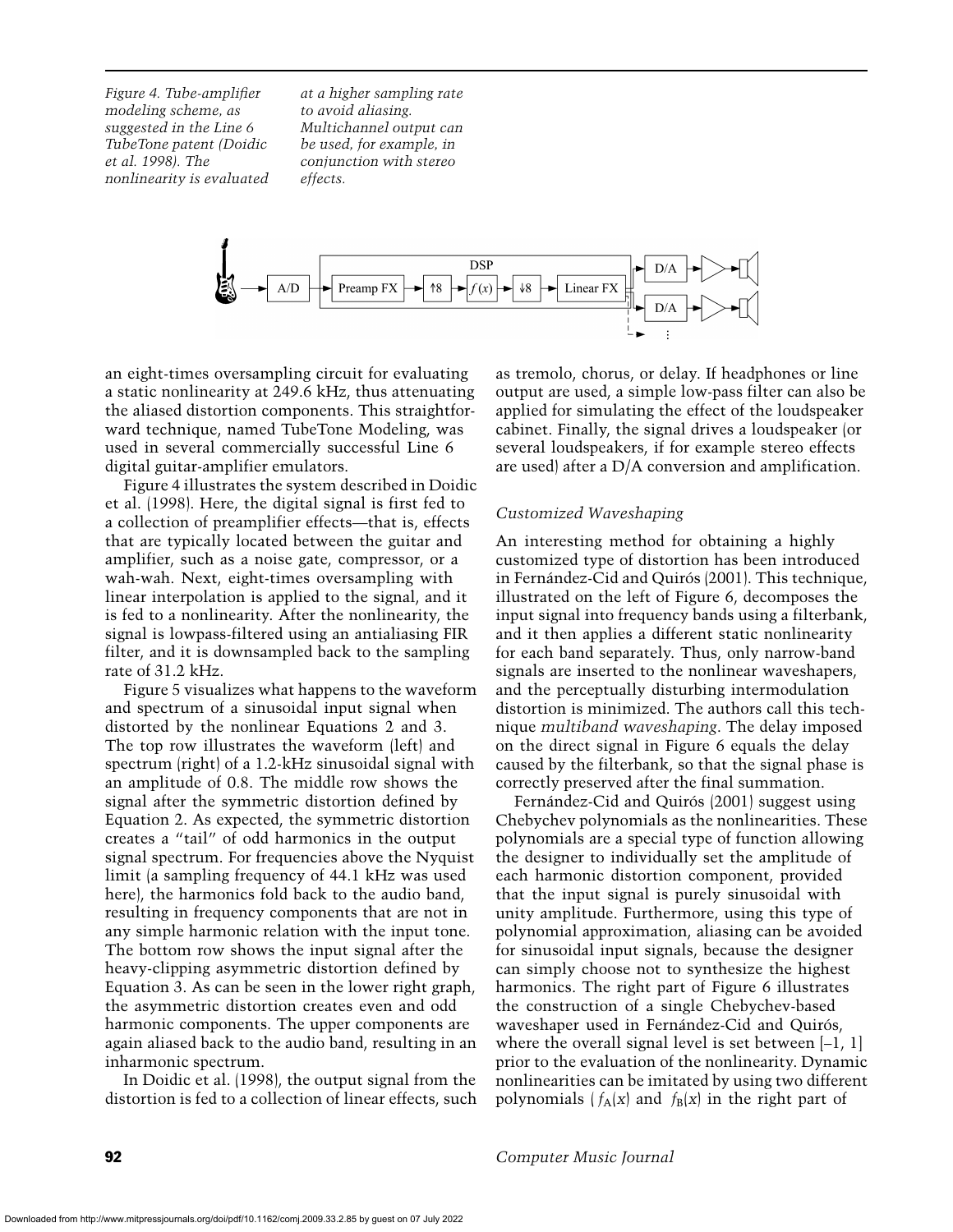*Figure 5. Signal waveforms (left pane) and the corresponding frequency spectra (right pane) for sinusoidal input-output signals. Top row: a*

*sinusoidal input signal with a frequency of 1.2 kHz; middle row: the input signal after the symmetric distortion defined by Equation 2; bottom row:*

*the input signal after the heavy-clipping asymmetric distortion defined by Equation 3.*



Figure 6) in parallel, and varying their mix ratio according to the signal level of the corresponding band. Finally, the original dynamics of the signal are restored by multiplying the polynomial output with the signal level, as shown in the right part of Figure 6. The authors claim that the waveshapers perform well, even though their input is not a sinusoid but rather a narrowband signal.

Patents by Jackson (2003) and Amels (2003) present trigonometric functions for creating static waveshapers where the distortion component levels can be set by the designer. Schimmel and Misurec (2007) implemented and analyzed static nonlinearities using piecewise-linear approximations of the nonlinear input-output curves. These three methods use oversampling to suppress aliasing. Also, a polynomial approximation of a static nonlinearity without aliasing suppression is presented in Schimmel (2003).

# **Ad Hoc Nonlinear Filters**

Because the assumption that the nonlinearities are memory-less does not hold for describing the behavior of real tube amplifiers, researchers have proposed various dynamic waveshapers, namely,

nonlinearities that change their shape according to the input signal or some system-state variables.

An early digital system for emulating a tube amplifier was outlined by Pritchard (1991). He suggested using two nonlinear distortion blocks with a digital equalization unit in between. Ideally, the first distortion block would have a high-pass filter with the cutoff frequency controlled by the input-signal polarity, and an asymmetric static nonlinearity for producing mainly even harmonics. The second distortion block would generate both even and odd harmonics and emulate the sagging effect of the power amplifier using a dynamic nonlinearity. Aliasing problems, however, are not addressed by Pritchard.

A more detailed description of a dynamic tubeamplifier model has been discussed in a Yamaha patent (Kuroki and Ito 1998). There, a single tube stage is again modeled using a lookup table, but the DC offset of the input is varied according to the input-signal envelope. The authors give the impression that this bias variation would be caused by grid capacitor charging owing to grid current, although a more realistic explanation would be the variation of the cathode voltage owing to a change in plate current. A tube preamplifier can be simulated by connecting several tube-stage models in cascade.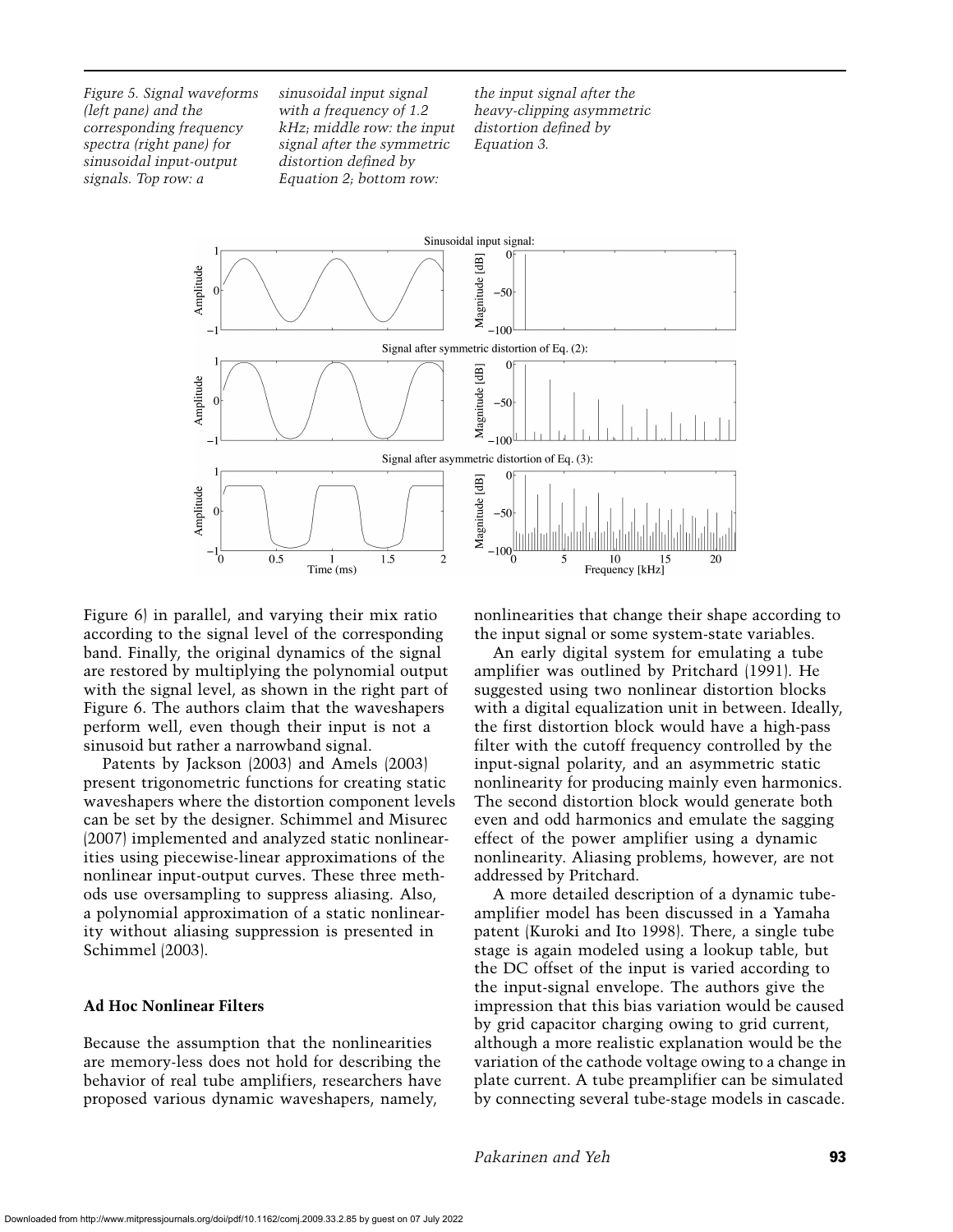*Figure 6. Construction of the multiband waveshaper distortion, described in Fernández-Cid and Ouirós (2001). The overall structure is illustrated in the left half of the figure,*

*and the signaling inside an individual waveshaper is depicted in the right half. In the right half, the output of the averager can be seen as a measure of the overall signal level.*



Sign inversion is applied between tube stages for modeling the phase-inverting behavior of a real tube stage. Note that, owing to the dynamic nonlinearities (i.e., signal history-dependent DC offsets), the preamplifier stages cannot be combined as a single equivalent lookup table. A push–pull power amplifier can be simulated by connecting two tube-stage models in parallel and reversing the sign of the other branch. With suitable DC-offset values, crossover distortion can be emulated, if desired. The system proposed in Kuroki and Ito is illustrated in Figure 7.

Another dynamic model of a guitar preamplifier has been presented in Karjalainen et al. (2006). This model assumes that the plate load of the tube stage is constant and resistive, so that the tube nonlinearity simplifies to a mapping from the grid voltage  $V_{\rm gk}$ to plate voltage *V*p. This curve is measured from the tube by shorting the cathode to ground and varying the grid voltage. Grid current is also measured as a function of the grid voltage. These curves are combined in a single precomputed  $V_{\rm gk}$ -to- $V_{\rm p}$  table. Bias variation is simulated using a feedback loop, as in Kuroki and Ito (1998). The filtering effect caused by the grid resistor and Miller capacitance is modeled with a low-pass filter at grid input, while a high-pass filter emulates the interstage DC-blocking filter. Three tube-stage models are used in series and connected to a loudspeaker model via an equalizer. A minimum-phase FIR filter is used as a loudspeaker model.

An interesting system-identification-based approach has been presented by Gustafsson et al. (2004), the founders of the Swedish company Softube AB (producers of Amp Room software). Here, the dynamic nonlinearity is simulated by feeding the signal through a nonlinear polynomial function and varying the polynomial coefficients according to the input signal. Figure 8 illustrates this. The

signal-analysis block estimates the signal energy for the last few milliseconds, and it checks whether the input signal is increasing or decreasing. Next, the polynomial coefficients are interpolated from a set of pre-stored coefficient values according to the signal energy. The pre-stored coefficients are obtained from measured tube data using systemidentification techniques (see, e.g., Nelles 2000). The hysteresis effect can be simulated by using a different set of polynomial coefficients for increasing and decreasing input signals. The authors suggest implementing the static nonlinearities with Chebychev polynomials to avoid aliasing, and also because the accuracy of the Chebychev polynomial approximation is highest near the signal extrema (i.e., around  $\pm 1$ , near saturation).

# **Analytical Methods**

Several methods exist for analyzing a nonlinearity with memory. These are based upon Volterra series theory and can be used to implement nonlinear audio effects.

#### *Volterra Series*

The Volterra series expansion (Boyd 1985) is a representation of systems based upon a nonlinear expansion of linear systems theory. Analogous to convolution with the impulse response vector of a linear system, the Volterra series is a multidimensional convolution with nonlinear system-response matrices. Whereas in linear systems the impulse response fully characterizes the system and allows its output to be predicted given an input, Volterra systems are characterized by special functions, called kernels, that correspond to the multidimensional impulse response of the nonlinear terms. It can also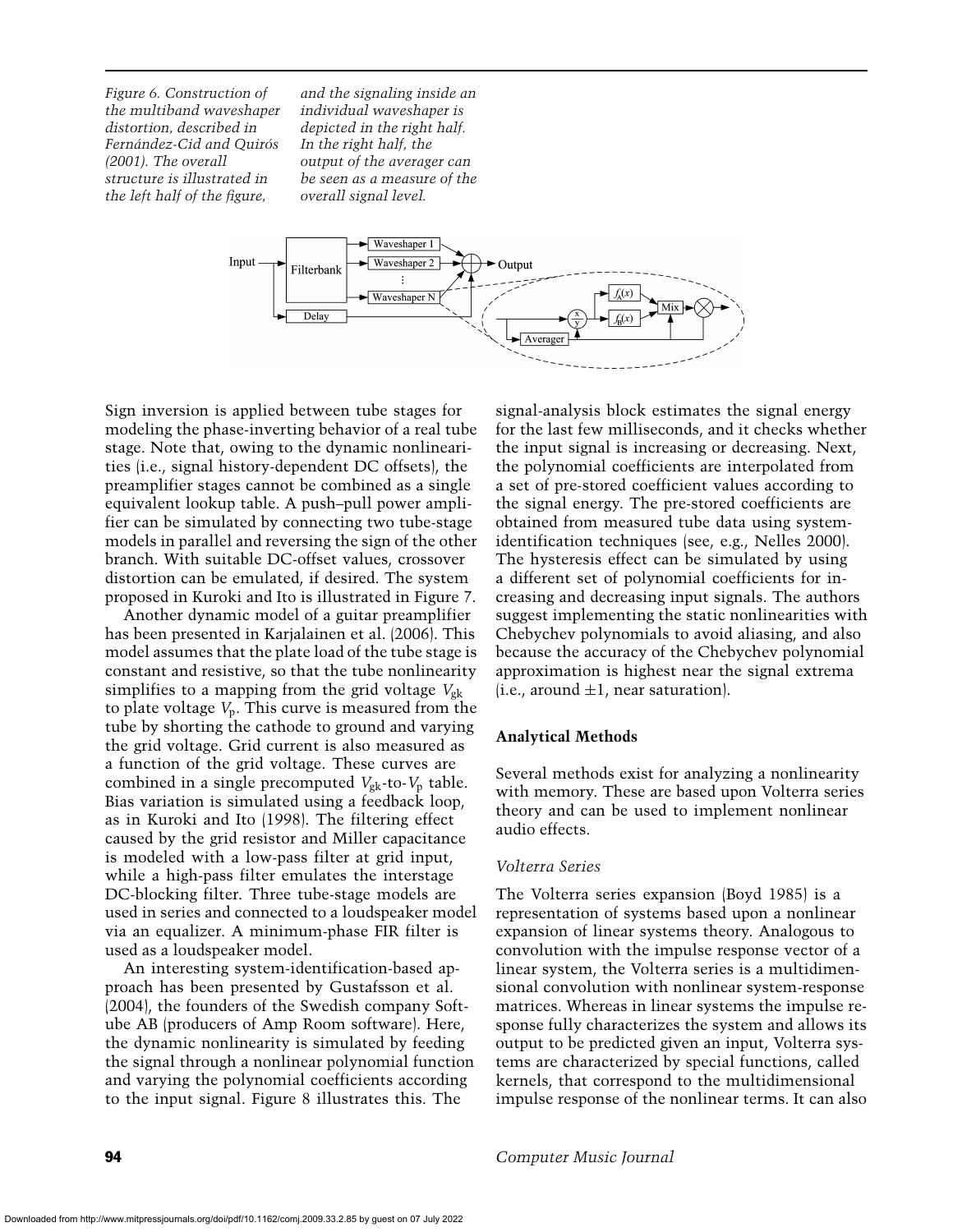*Figure 7. A dynamic tube amplifier model as described in a Yamaha patent (Kuroki and Ito 1998). The model of a single tube stage consists of a lookup table, added*

*with a signal-dependent DC-offset. An entire preamplifier can be simulated by connecting tube-stage models in cascade with a phase inversion in between. A*

*push–pull power amplifier is simulated by connecting the tube stage models in parallel and in opposite phase.*



be regarded as a Taylor series expansion with the polynomial terms replaced by multidimensional convolution, accounting for the memory associated with different orders of nonlinearity.

Volterra series have been used extensively to model nonlinear acoustic systems including loudspeakers. In particular, they can linearize low-order distortion circuits and loudspeakers in real time (e.g., Katayama and Serikawa 1997). Farina, Bellini, and Armelloni (2001) and Abel and Berners (2006) used a technique to identify parameters for a subclass of Volterra systems based upon a frequency-sweep excitation of the system. A similar technique is used in the Nebula effects sampler by Acustica Audio (www.acusticaudio.net), which allows the user to create soft-saturating models of several audio effects based on the system response. Helie (2006) applied ` a specific Volterra series expansion to create a realtime effect that includes the third-order nonlinearities of the Moog ladder filter. Schattschneider and Zölzer (1999) report an efficient implementation of a type of Volterra series and a system-identification technique to derive parameters for their model.

Although Volterra series are a theoretically valid black-box method for simulating various nonlinearities, real-time emulation of strongly saturating distortion poses a problem. This is because Volterra series involve a convolution of a dimension equal to the order of the nonlinearity for each nonlinear term in the model, making the number of coefficients and computational cost grow rapidly with increasing order of nonlinearity. Because guitar distortion often involves very strong, clipping-type nonlinearities, Volterra series are not the preferred technology for this application.

# *Dynamic Convolution*

Kemp (2006) has patented a black-box method, dynamic convolution, for nonlinear system analysis and emulation. The basic idea of this technique is simple: several impulses with different amplitudes are inserted into the distorting system during the analysis, and the resulting impulse responses are recorded. System emulation is carried out using convolution, so that the amplitude of each input sample is detected and compared to the set of impulse amplitudes used in the analysis. Once the nearest measured impulse is found, the corresponding impulse response is used in evaluating the convolution. Because this procedure is applied for each input sample, the convolution coefficients change according to the input signal level during run-time.

Although a promising technique, dynamic convolution has some limitations. First, the amount of stored data can be prohibitively large if a highamplitude resolution is used. Secondly, dynamic convolution can be used for modeling static nonlinearities, but it fails to model dynamic nonlinearities, namely, systems for which the shape of the nonlinearity changes due to the input signal (Berners and Abel 2004). Note that the nonlinear convolution introduced by Farina, Bellini, and Armelloni (2001) can be seen as the Volterra representation of the dynamic convolution method.

#### **Circuit Simulation-Based Techniques**

The preceding techniques have all treated the distortion device as a nonlinear black box, possibly with memory. Techniques based upon solving the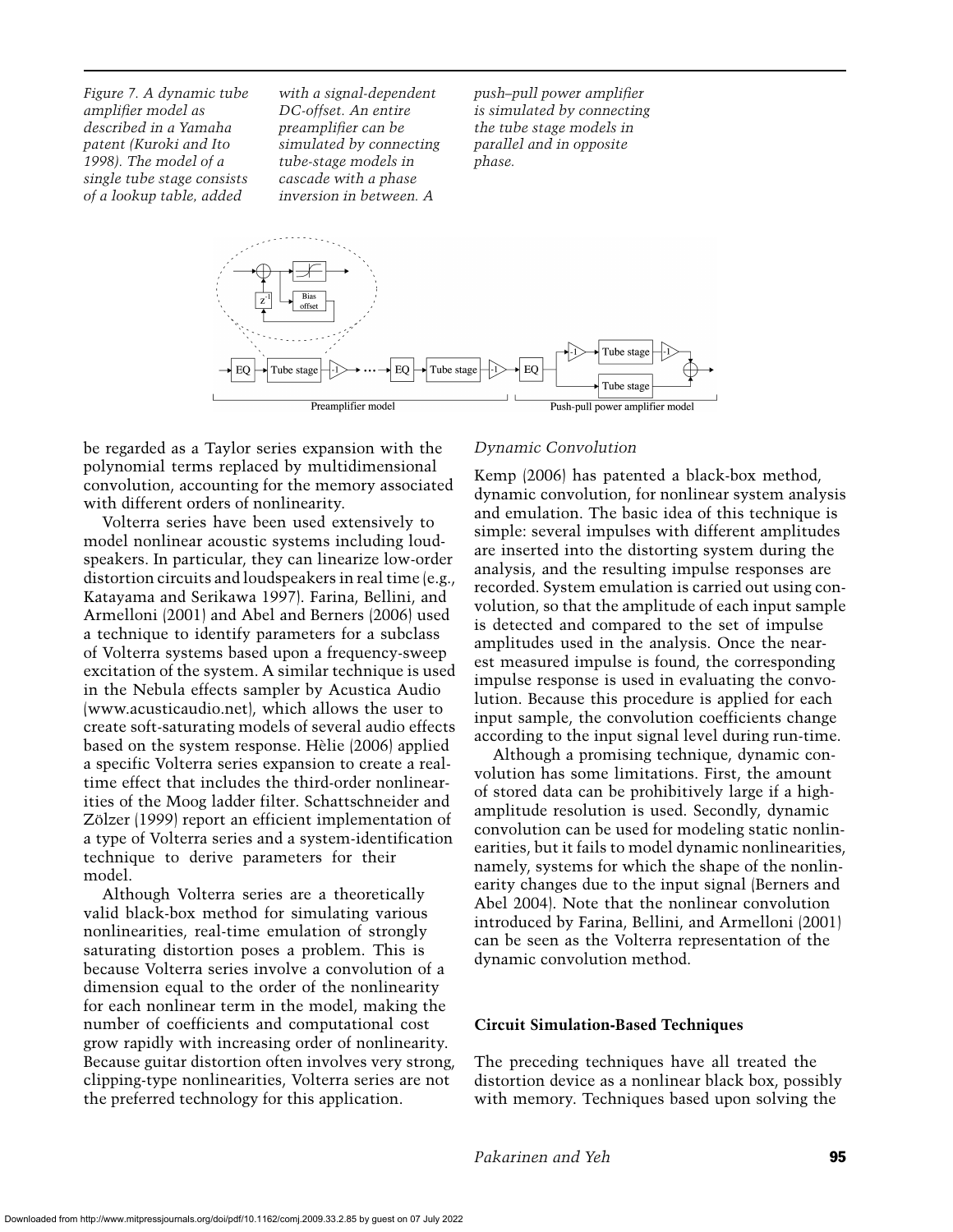*Figure 8. A dynamic amplifier stage model, described in Gustafsson et al. (2004). The nonlinear function* f(x) *is varied each time sample according to the input signal characteristics. Chebychev* *polynomials are suggested for implementing the nonlinearities. A complete amplifier can be simulated by connecting several amplifier stage models in cascade.*

*Figure 9. A single stage of the nonlinear digital Moog filter (Huovilainen 2004). The nonlinearity is embedded within the digital filter feedback loop.*

*Equivalently, this is a nonlinearity with embedded memory, derived by discretizing the circuit equations.*



ordinary differential equations (ODEs) that describe the behavior of the circuit have also been attempted.

# *Transient Modified Nodal Analysis*

Integrated circuit design involves the engineering of analog and digital systems based upon highly nonlinear integrated circuit devices such as metal-oxide-semiconductor field-effect transistors (MOSFETs) and bipolar transistors. Verification of the designs depends critically on the accuracy of numerical circuit simulators, e.g., the Simulation Program with Integrated Circuit Emphasis (SPICE; Vladimirescu 1994). SPICE uses transient modified nodal analysis (MNA) with nonlinear components in audio circuit simulation. MNA solves the equations describing circuit behavior in matrix form,  $GV = I$ , where V is a vector containing the node voltages; I is a vector containing the current contributed by the nonlinear devices, capacitors, and sources; and G is the conductance matrix representing the linear current-to-voltage relation of each component in the circuit. MNA is particularly convenient, because the computer can easily derive the circuit equations given a circuit schematic.

The matrix G is typically sparse, because it encodes the connections between the components of the circuit, which are typically connected to just a few neighbors. MNA requires the solution of this equation, usually by LU decomposition. Although the complexity of a general matrix solve is  $O(N^3)$ ,



where *N* is the number of rows or columns of the square matrix G, it has been found empirically that for typical circuits a sparse LU solve is  $O(N^{1.4})$ , owing to the sparse nature of the matrix equations (White and Sangiovanni-Vincentelli 1987). As computational power increases and researchers model more complex circuits, MNA offers a simple way to construct circuit schematic-based audio effects.

# *Custom, Simplified Ordinary Differential Equation Solvers*

For commercial digital audio effects, the simplest acceptable implementation is desired, because companies boast of their capability to provide a multitude of real-time effects simultaneously. To this end, several researchers have developed effects based on simplifying the ODE model of the circuit and trading off accuracy for efficiency in the numerical ODE solvers.

Huovilainen reported nonlinear models of the Moog ladder filter (2004), as well as operational transconductance amplifier (OTA)-based all-pass filters (2005), by deriving a minimal ODE from the circuit equations and solving it using Forward-Euler numerical integration. The result is a nonlinear recursive filter structure with a nonlinearity embedded in the filter loop. Huovilainen's nonlinear Moog filter model is illustrated in Figure 9. A simplified version of this model has been presented in Välimäki and Huovilainen (2006).

Yeh et al. (2008) extended this approach to strongly clipping diode-based distortion circuits and found that for circuits in general, implicit ODE methods such as Backward Euler or Trapezoidal Rule are needed to avoid numerical instability at typical sampling rates. Implicit methods require the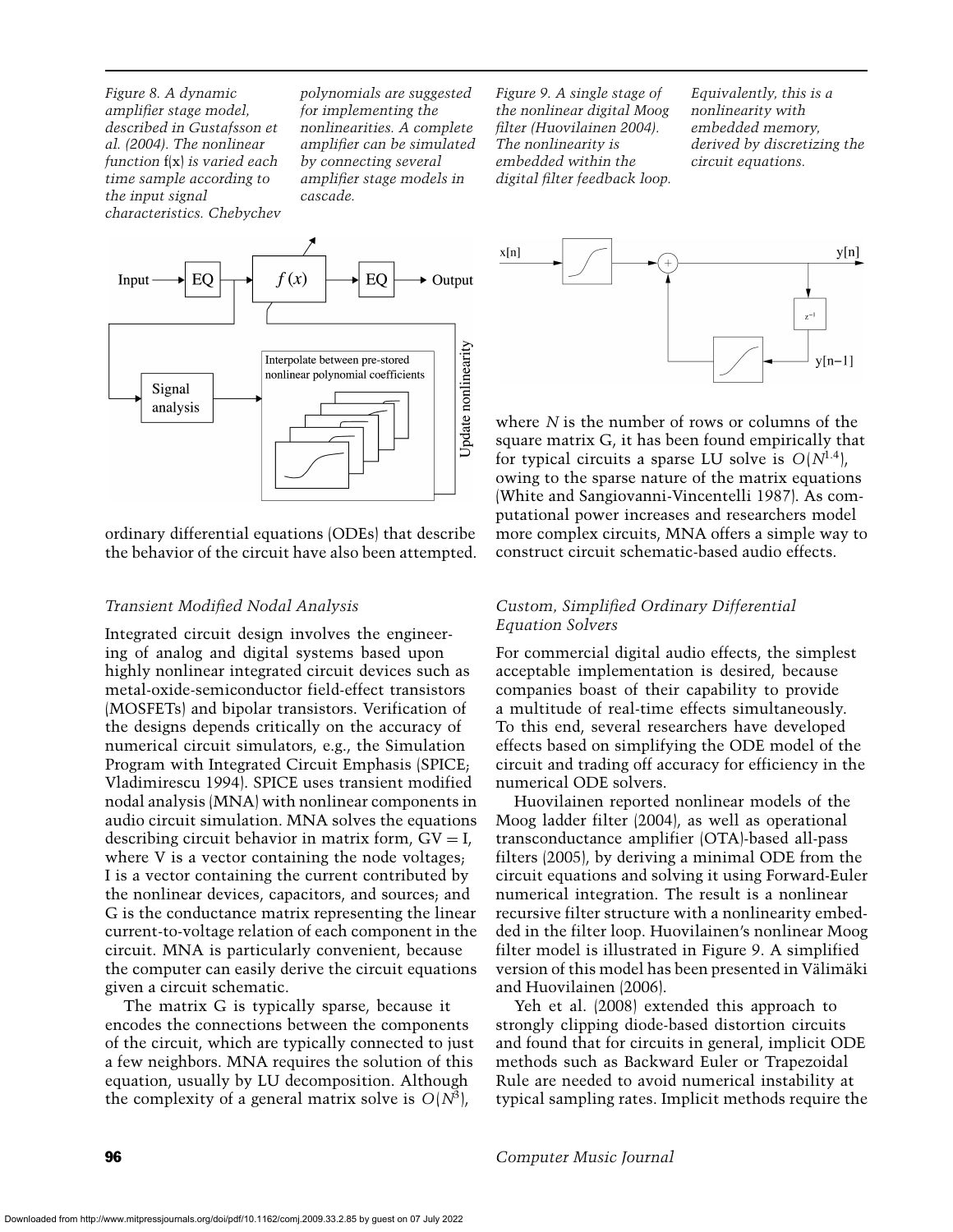numerical solution of an implicit nonlinear equation by iterative fixed-point methods, a general subclass of which are the Newton–Raphson methods. Yeh and Smith (2008) also extended this approach to the triode preamplifier using a state-space approach with a memory-less nonlinearity (the vacuum-tube *I*pk expression itself), demonstrating that implicit methods transform the ODEs for audio circuits into a recursive state-space structure with a multidimensional static nonlinearity embedded in the feedback loop. This approach accounts for both the implicit nonlinearity of the circuit and the memory introduced by bypass, coupling, and Miller capacitances in the circuit. It can be considered a brute-force, fixed-sampling-rate simulation of the circuit.

A recent patent by Gallo (2008), the founder of Gallo Engineering (producers of Studio Devil software), introduces a tube-stage emulation algorithm using a parametric nonlinear function. The bias variation is modeled by evaluating the cathode voltage ODE using a numerical solver, such as the fourth-order Runge–Kutta algorithm. The plate voltage variation is neglected here, as in Karjalainen et al. (2006).

# *Wave Digital Filters*

Wave digital filters (WDFs; Fettweis 1986) are a special class of digital filters with parameters that directly map to physical quantities. Each of the basic electrical circuit elements has a simple WDF representation, and, through the use of "adaptors," the resulting filters connect to each other as real electric components do. Thus, the user can build the WDF circuit model by connecting elementary blocks (resistors, capacitors, etc.) to each other like a real amplifier builder. A real-time model of a WDF tubeamplifier stage has been presented in Karjalainen and Pakarinen (2006). Here, the tube is modeled using a two-dimensional lookup table for simulating the bias variation, while the effect of the grid current is neglected. Sound examples are available at www.acoustics.hut.fi/publications/papers/icasspwdftube. Yeh and Smith (2008) demonstrated that the WDF can efficiently represent certain guitar circuits, such as the bright switch and the twocapacitor diode clipper.

Although WDFs are a computationally efficient, modular physical-modeling technique—and thus a promising method for flexible real-time audio circuit simulation—some barriers to widespread application of WDFs remain. Finding a general methodology in the WDF framework to model instantaneous feedback loops between different parts of the amplifier circuitry presents a significant challenge. Also, certain circuit topologies, such as bridges, do not easily map to connections of the adaptors commonly used for WDFs.

# Other Models

A hybrid DSP/tube amplifier has been patented by Korg (Suruga, Suzuki, and Matsumoto 2002). Their system uses an upsampled nonlinear function in modeling the preamplifier, while the power amplifier is emulated using two push-pull triodes, connected to a solid-state power circuit via a transformer. A central processing unit (CPU) controls the biasing of the tubes and the filtering of the feedback from the output to the input. The power amplifier state can be switched between class A and class AB biasing by the CPU. Furthermore, the solid-state power circuit couples the output transformer to the loudspeaker so that the output power rating can be varied without altering the interaction between the tubes and the loudspeaker. Vox Amplification, a subsidiary of Korg, manufactures a hybrid DSP/tube amplifier modeling system called Valvetronix.

A recently introduced exotic sound effect (Pekonen 2008) uses a time-varying allpass filter in adding phase distortion to the input signal. Although various types of distortion could be emulated by suitably modulating the filter coefficients, the current usage of this effect does not allow convincing emulation of vacuum-tube distortion.

# Summary and Discussion

Digital emulation of guitar tube amplifiers is a vibrant area of research with many existing commercial products. Linear parts of the amplifier, such as the tone stack, are modeled using digital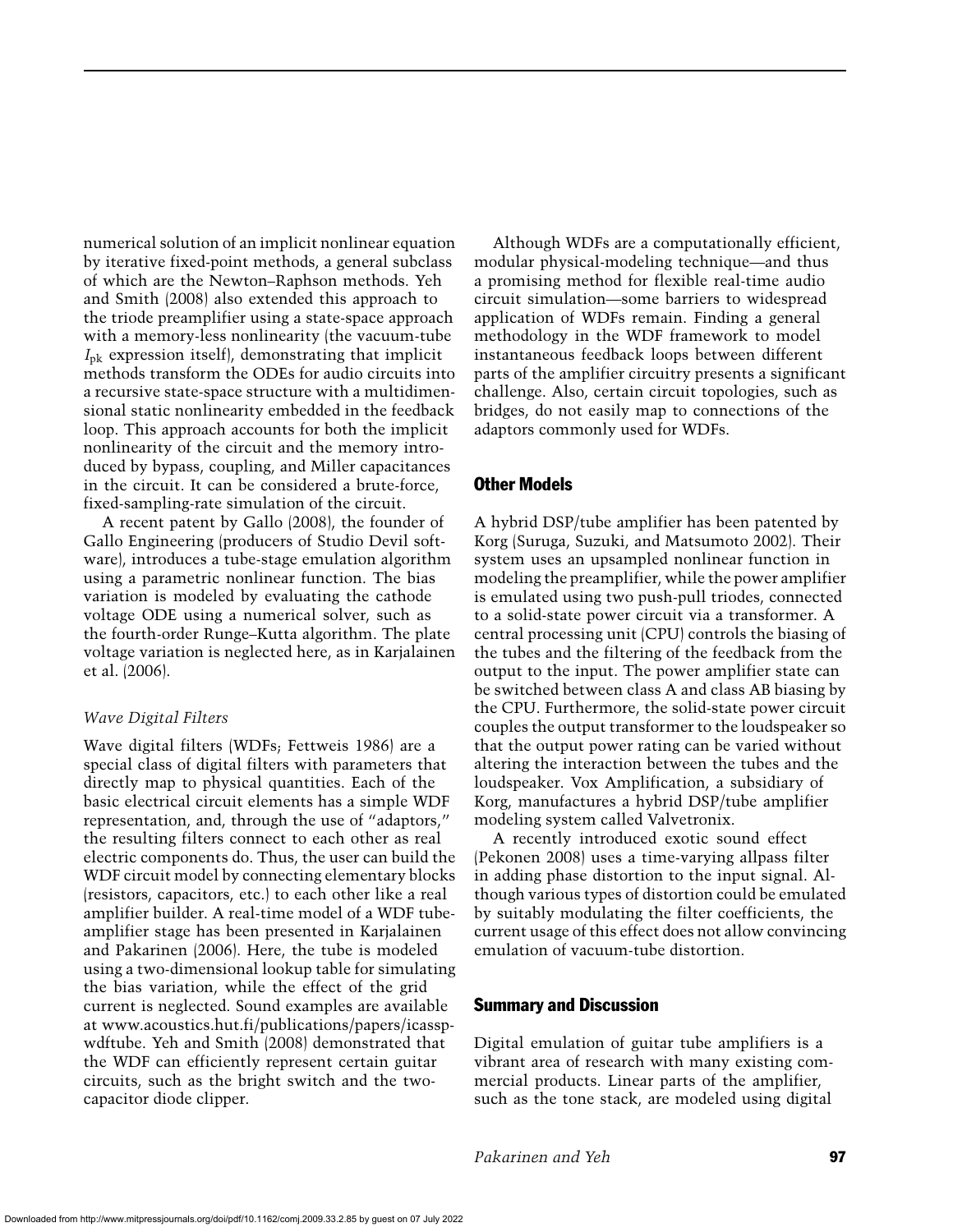filters, for which the parameters are found with system-identification methods or by using a priori knowledge of the underlying circuitry. In the simplest case, the distortion introduced by the tube stages is modeled using static waveshaping. Aliasing problems can be avoided using oversampling. Moresophisticated methods can be used for the simulation of dynamic nonlinearities. Most of these methods can be classified as being inspired by circuit signal paths, which try to model the signal path from the amplifier's input to the output. There are also some methods that attempt to simulate the operation of the underlying electric circuit, but these are often either greatly simplified or still too demanding computationally for real-time modeling of complex circuits. Alternatively, some analytical methods, such as Volterra series or dynamical convolution, have also been suggested. Owing to the complex dynamical nonlinearities of the tube-amplifier circuit, true physics-based models for accurate real-time simulation of the tube amplifier have yet to be discovered.

It must be noted that owing to the essentially nonlinear, complex nature of tube amplifiers, objective evaluation of their sound quality—and hence the sound quality of tube emulators—is extremely difficult. Thus, the best way to rate different emulation schemes is by listening. Marui and Martens (2002) have presented some studies discussing perceptual aspects of amplifier modeling. As a result of the subjectivity of human listeners, one should be careful not to underestimate certain amplifiermodeling schemes just because the method used is simple or physically inaccurate. Careful tuning of the emulation parameters can make a tremendous improvement in the resulting sound.

Existing emulation techniques are improving in both physical accuracy and sound quality. Owing to the easy distribution of digital media, software amplifier emulators are also constantly gaining new users. Although some tube-amplifier enthusiasts might feel that digital emulation is a threat to the tube-amplifier industry, the authors believe that it should rather be viewed as an homage. It can also be seen as a form of conservation, because the quantity and quality of available tube-amplifier components continues to dwindle. After all, the ultimate goal of amplifier emulation is to convincingly reproduce

all the fine details and nuances of the vacuum-tube sound, and to make it widely available for use in artistic expression.

# Acknowledgments

Jyri Pakarinen's research is funded by Helsinki University of Technology. David Yeh was supported by a National Science Foundation Graduate Fellowship. The authors wish to thank Prof. Matti Karjalainen, Prof. Vesa Välimäki, Miikka Tikander, and Jonte Knif for helpful comments.

#### **References**

- Abel, J. S., and D. P. Berners. 2006. "A Technique for Nonlinear System Measurement." *Proceedings of the Audio Engineering Society 121st Convention*. New York: Audio Engineering Society, paper no. 6951.
- Aiken, R. 1999a. "What is Miller Capacitance?" Available online at www.aikenamps.com/MillerCapacitance .html (accessed Apr. 7, 2008).
- Aiken, R. 1999b. "What is 'Sag'?" Available online at www.aikenamps.com/Sag.html (accessed Apr. 14, 2008).
- Aiken, R. 2006. "What is 'Blocking' Distortion?" Available online at www.aikenamps.com/BlockingDistortion .html (accessed Apr. 7, 2008).
- Amels, D. 2003. "System and Method for Distorting a Signal." U.S. Patent No. 6,611,854 B1. Filed Sep. 22, 2000, issued Aug. 26, 2003.
- Araya, T., and A. Suyama. 1996. "Sound Effector Capable of Imparting Plural Sound Effects Like Distortion and Other Effects." U.S. Patent No. 5,570,424. Filed Nov. 24, 1993, issued Jun. 4, 1996.
- Arfib, D. 1979. "Digital Synthesis of Complex Spectra by Means of Multiplication of Nonlinear Distorted Sine Waves." *Journal of the Audio Engineering Society* 27(10):757–768.
- Barbour, E. 1998. "The Cool Sound of Tubes." *IEEE Spectrum* 35(8):24–35.

Berners, D. P., and J. S. Abel. 2004. "Ask the Doctors!" *Universal Audio WebZine* 2(6). Available online at www.uaudio.com/webzine/2004/july/text/ content2.html (accessed Jun. 10, 2008).

Boyd, S. P. 1985. "Volterra Series: Engineering Fundamentals." Doctoral Thesis, University of California at Berkeley. Available online at www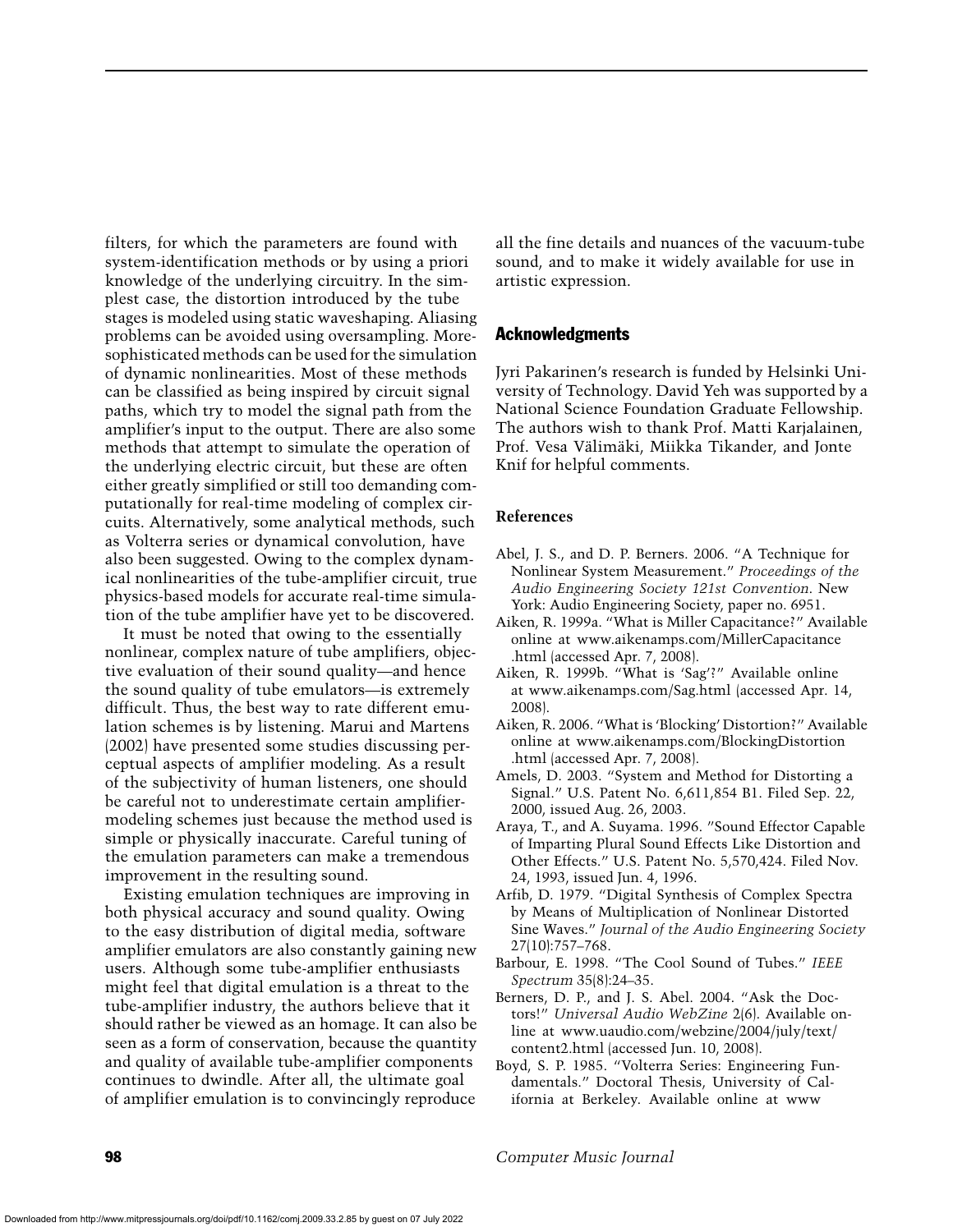.stanford.edu/∼boyd/papers/pdf/boyd phd thesis.pdf (accessed Jun. 2, 2008).

Bussey, W. S., and R. M. Haigler. 1981. "Tubes Versus Transistors in Electric Guitar Amplifiers." *Proceedings of the IEEE International Conference on Acoustics, Speech, and Signal Processing*. New York: Institute of Electrical and Electronics Engineers, pp. 800–803.

Curtis, D. V., K. L. Chapman, and C. C. Adams. 2001. "Simulated Tone Stack for Electric Guitar." U.S. Patent No. 6,222,110. Filed Jun. 15, 2000, issued Apr. 24, 2001.

Doidic, M., et al. 1998. "Tube Modeling Programmable Digital Guitar Amplification System." U.S. Patent No. 5,789,689. Filed Jan. 17, 1997, issued Aug. 4, 1998.

Farina, A., A. Bellini, and E. Armelloni. 2001. "Non-Linear Convolution: A New Approach for the Auralization of Distortion Systems." *Proceedings of the Audio Engineering Society 110th Convention*. New York: Audio Engineering Society, paper no. 5359.

Fernández-Cid, P., and J. C. Quirós. 2001. "Distortion of Musical Signals by Means of Multiband Waveshaping." *Journal of New Music Research* 30(3):219–287.

Fettweis, A. 1986. "Wave Digital Filters: Theory and Practice." *Proceedings of the IEEE* 74(2):270–327.

Foster, S. 1986. "Impulse Response Measurement Using Golay Codes." *Proceedings of the IEEE International Conference on Acoustics, Speech, and Signal Processing*. New York: Institute of Electrical and Electronics Engineers, pp. 929–932.

Gallien, R. A., and K. A. Robertson. 2007. "Programmable Tone Control Filters for Electric Guitar." U.S. Patent Application 2007/0168063 A1. Filed Jan. 18, 2006, published Jul. 19, 2007.

Gallo, M. N. 2008. "Method and Apparatus for Distortion of Audio Signals and Emulation of Vacuum Tube Amplifiers." U.S. Patent Application 2008/0218259 A1. Filed Mar. 6, 2007, published Sep. 11, 2008.

Gustafsson, F., et al. 2004. "System and Method for Simulation of Non-Linear Audio Equipment." U.S. Patent Application 2004/0258250 A1. Filed Jun. 21, 2004, published Dec. 23, 2004.

Hamm, R. O. 1973. "Tubes Versus Transistors—Is There an Audible Difference?" *Journal of the Audio Engineering Society* 21(4):267–273.

Helie, T. 2006. "On the Use of Volterra Series for ` Real-Time Simulations of Weakly Nonlinear Analog Audio Device: Application to the Moog Ladder Filter." *Proceedings of the International Conference on Digital Audio Effects (DAFx-06)*. New York: Association for Computing Machinery, pp. 7–12.

Huovilainen, A. 2004. "Nonlinear Digital Implementation of the Moog Ladder Filter." *Proceedings of the Interna-* *tional Conference on Digital Audio Effects (DAFx-04)*. New York: Association for Computing Machinery, pp. 61–64.

Huovilainen, A. 2005. "Enhanced Digital Models for Analog Modulation Effects." *Proceedings of the International Conference on Digital Audio Effects (DAFx-05)*. New York: Association for Computing Machinery, pp. 155–160.

Jackson, D. L. 2003. "Method and Apparatus for the Modeling and Synthesis of Harmonic Distortion." U.S. Patent No. 6,504,935 B1. Filed Aug. 19, 1998, issued Jan. 7, 2003.

Karjalainen, M., et al. 2006. "Virtual Air Guitar." *Journal of the Audio Engineering Society* 54(10):964–980.

Karjalainen, M., and J. Pakarinen. 2006. "Wave Digital Simulation of a Vacuum-Tube Amplifier." *Proceedings of the IEEE International Conference on Acoustics, Speech, and Signal Processing.* New York: Institute of Electrical and Electronics Engineers, pp. 14–19.

Katayama, T., and M. Serikawa. 1997. "Reduction of Second Order Non-Linear Distortion of a Horn Loudspeaker by a Volterra Filter-Real-Time Implementation." *Proceedings of the Audio Engineering Society 103rd Convention*. New York: Audio Engineering Society, paper no. 4525.

Kemp. M. J. 2006. "Audio Effects Synthesizer with or without Analyzer." U.S. Patent No. 7,039,194 B1. Filed Aug. 8, 1997, issued May 2, 2006.

Kramer, G. 1991. "Digital Signal Processor for Providing Timbral Change in Arbitrary Audio and Dynamically Controlled Stored Digital Audio Signals." U.S. Patent No. 4,991,218 (continuation-in-part of U.S. Pat. 4,868,869). Filed Aug. 24, 1989, issued Feb. 5, 1991.

Kuroki, R., and T. Ito. 1998. "Digital Audio Signal Processor with Harmonics Modification." U.S. Patent No. 5,841,875. Filed Jan. 18, 1996, issued Nov. 24, 1998.

Langford-Smith, F. 1954. *Radiotron Designer's Handbook*, 4th ed. New York: Radio Corporation of America.

Le Brun, M. 1979. "Digital Waveshaping Synthesis." *Journal of the Audio Engineering Society* 27(4):250– 266.

Marui, A., and W. L. Martens. 2002. "Multidimensional Perceptual Calibration for Distortion Effects Processing Software." *Proceedings of the Audio Engineering Society 113rd Convention*. New York: Audio Engineering Society, paper no. 5708.

Massie, D. C. 1996. "Digital Signal Processor for Adding Harmonic Content to Digital Audio Signals." U.S. Patent No. 5,524,074. Filed Jun. 29, 1992, issued Jun. 4, 1996, continuation patent issued May 5, 1998 but without an extended expiration date.